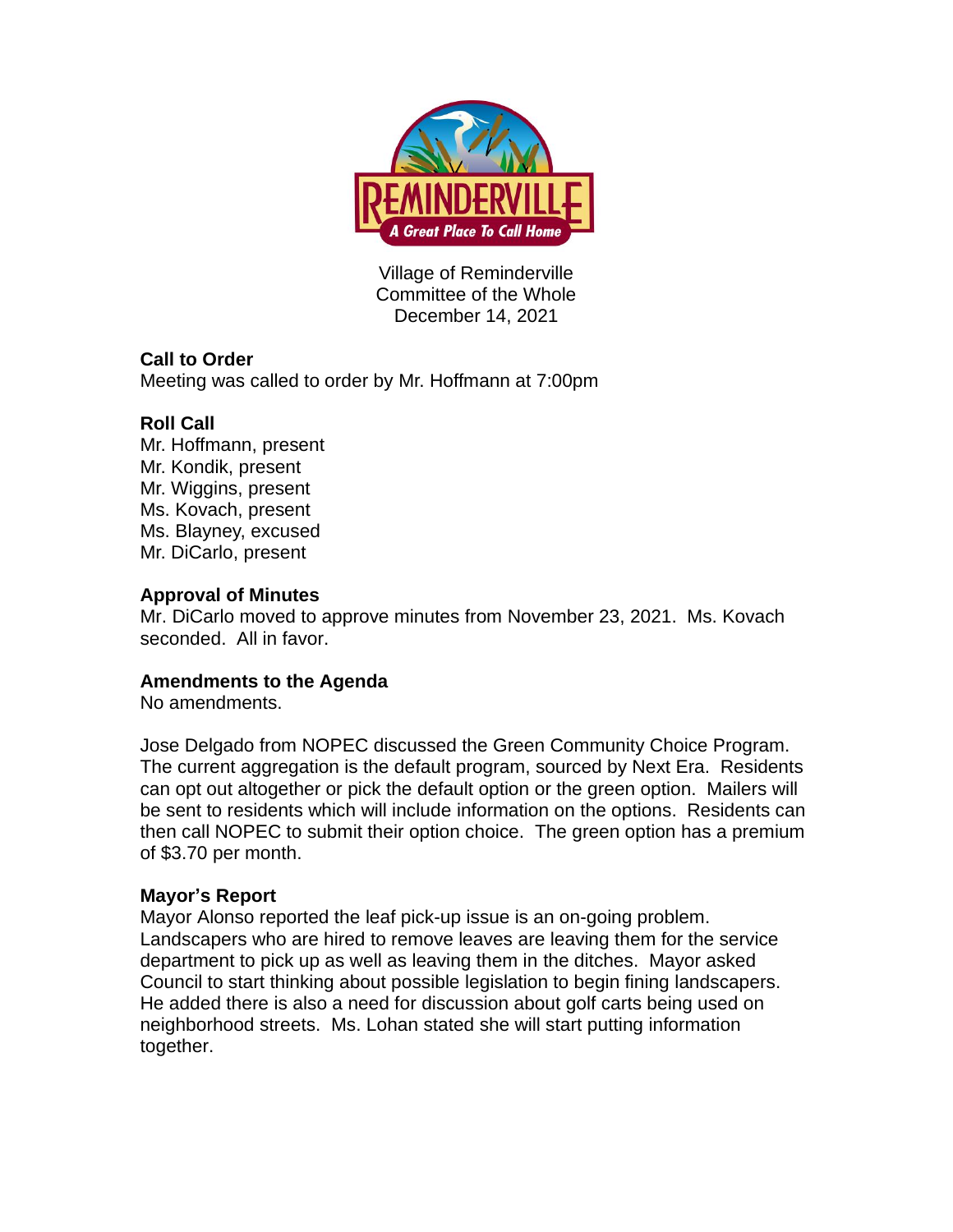#### **Law Director**

Ms. Lohan reported the Trax lawsuit has been settled with Reminderville not owing anything. She thanked Mr. Carpenter for writing the appeal. There was a settlement between Trax and OHM Engineering that included vacating the fraud finding against OHM.

### **Engineering**

No report.

#### **Service Department**

Mayor Alonso reported there have been 83 loads total so far in leaf collection, building repairs at Heritage Hall, completed holiday decorations, and maintaining the water pump during the last storm. He continued residents cannot put leaves in the roads as it has led to flood issues with covered catch basins.

#### **Reminderville Athletic Club**

Mayor Alonso reported the repairs to the blue room will begin next week. The RAC will be closed on January 13 and 14 for cleaning and to move equipment downstairs. Winter camp begins December 27.

## **Fiscal Officer**

Ms. Wordell reported the RAC is at 98% of membership revenue. The city income tax revenue surpassed the projections by \$50,000.

## **Police**

No report.

**Fire**  No report.

**ARB** No report.

**Planning & Zoning** No report.

**Board of Zoning Appeals** No report.

## **Finance Committee**

Mr. DiCarlo reported they approved \$329,932.19 in payments and the November bank statement was reconciled with no incidents.

## **Community Focus**

No report.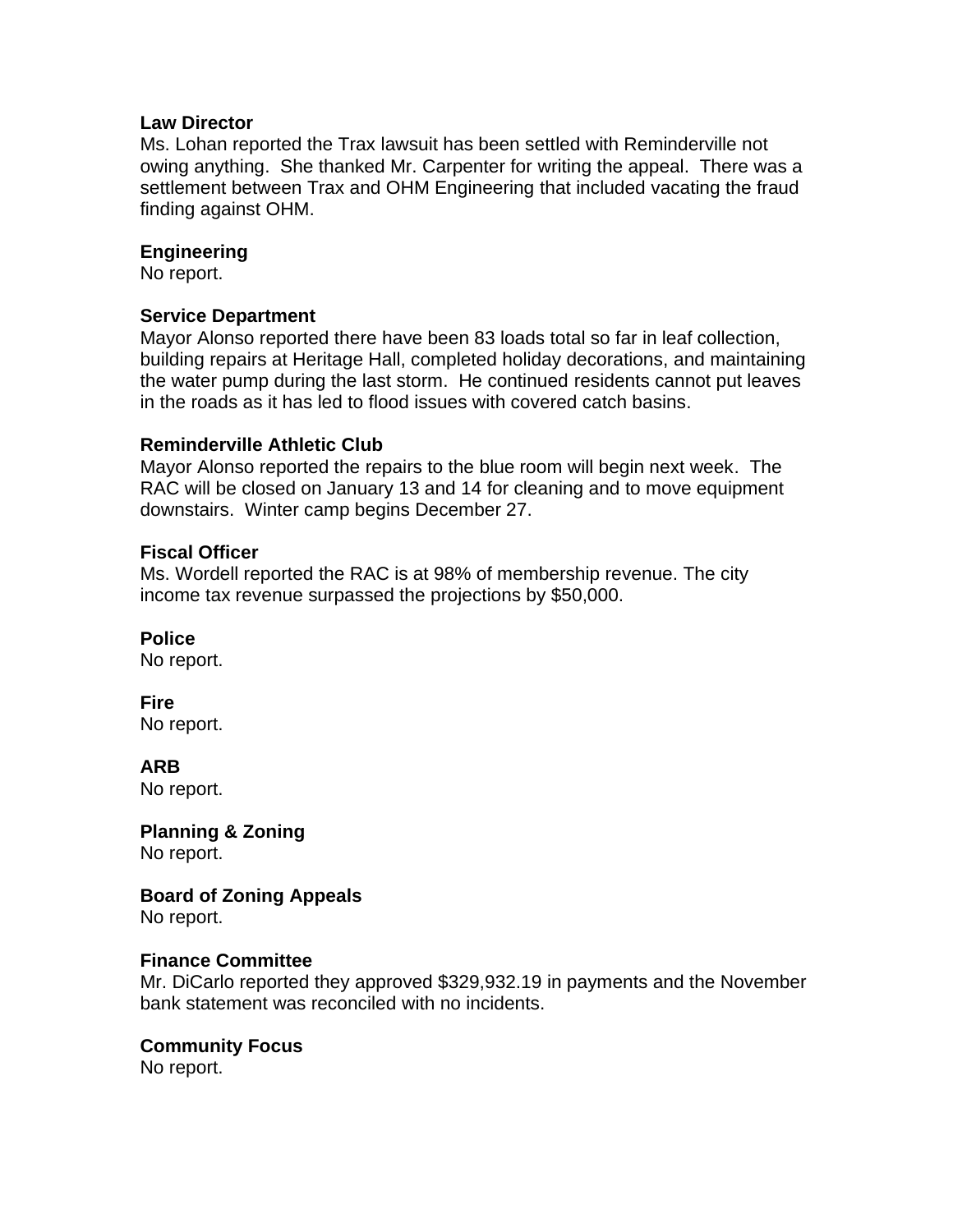#### **Communications**

No report.

# **Long-Term Community Development**

No report.

### **Records**

No report.

## **JEDD**

Mr. DiCarlo reported they approved the 2022 budget and was the same amount as 2021. 2021 revenue of \$3.3 million with \$955,000 as Reminderville's portion. Mr. Balogh will be serving as president in 2022 with Mr. Wiggins as vice president and Mr. DiCarlo as secretary/treasurer. He continued that they sold the property that was purchased 5 years ago. The final number hasn't come in but it will be approximately \$500,000. The next meeting will be at Reminderville City Hall on March 1 at 7:00pm.

#### **LEGISLATION:**

**ORDINANCE 20-2021:** AN ORDINANCE TO ADOPT THE APPROPRIATION OF FUNDS FOR FISCAL YEAR 2022. 3 rd Reading. *DiCarlo*

**ORDINANCE 21-2021:** AN ORDINANCE TO INCREASE THE ANNUAL SALARY OF THE DIRECTOR OF ECONOMIC AFFAIRS TO \$17,910.79, EFFECTIVE DECEMBER 26, 2021. 3 rd Reading. *Hoffmann*

Council had a discussion regarding raising the salary for the Director of Economic Affairs, Mayor Sam Alonso. Ms. Kovach recommended increasing the salary to \$30,000. Mr. Hoffmann agreed. Mr. Kondik stated he is concerned about having an additional increase for one position. He recommended voting logically and not emotionally. Mr. DiCarlo does not agree with the increase; he feels the salary is fine. The position was created by Council for all of the extra work the mayor was doing and is set up to receive a 3% increase each year like every other position. Mr. Wiggins was thinking of a \$10,000 increase and recognizes the accomplishments and how far the city has come since the establishment of this position. Mr. Kondik agreed and said that has to do with the person more so than the position. Ms. Lohan stated Council created the position and they can alter or eliminate the position at any time in the future; it doesn't automatically pass onto the next person.

Mr. Wiggins moved to amend Ordinance 21-2021 to a salary of \$30,000. Mr. Hoffmann seconded. All in favor except Mr. DiCarlo who voted no.

**ORDINANCE 22-2021:** AN ORDINANCE TO AMEND THE SALARY PROVISIONS OF POLICE DEPARTMENT PERSONNEL, EFFECTIVE DECEMBER 26, 2021. 3 rd Reading. *Hoffmann*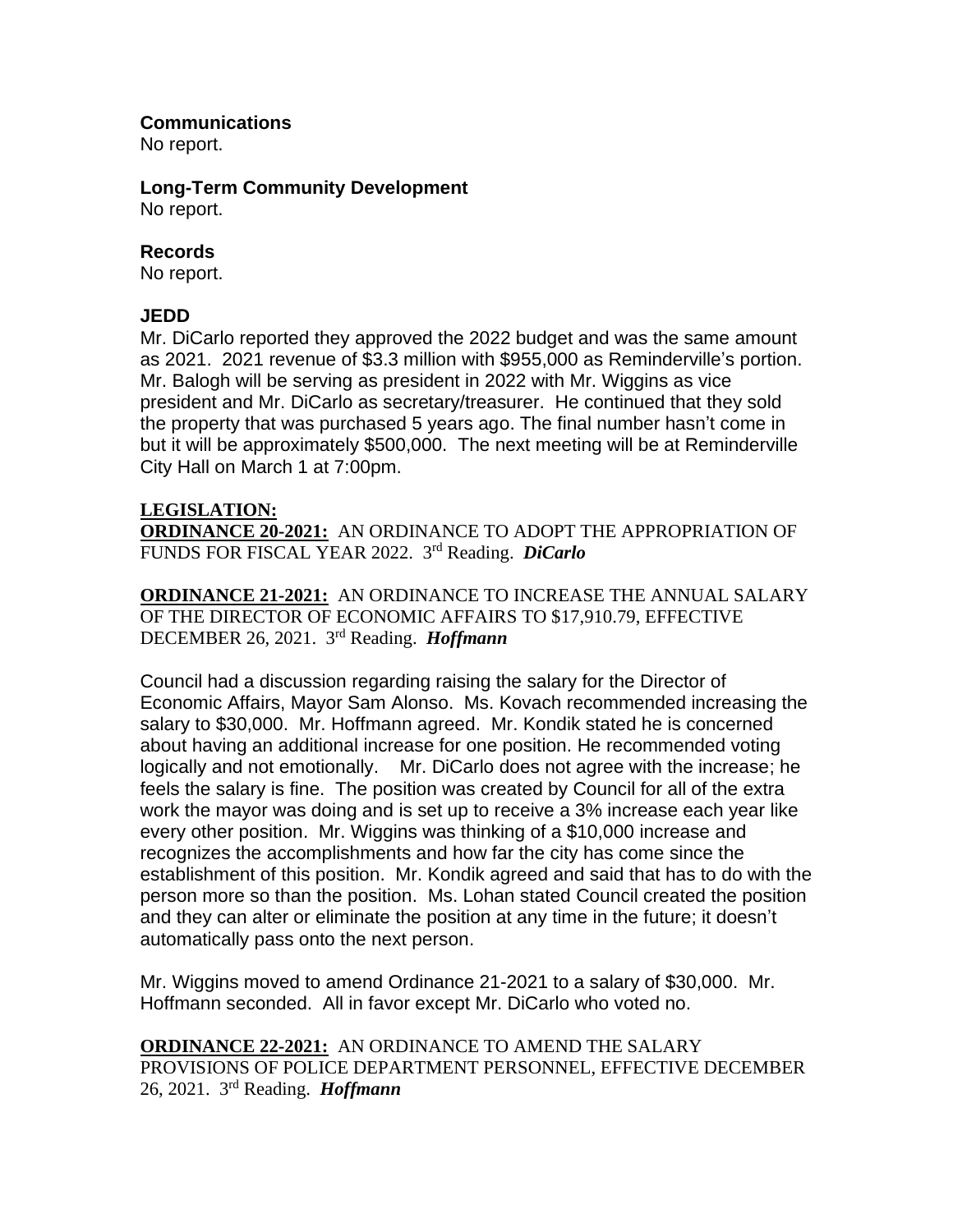**ORDINANCE 23-2021:** AN ORDINANCE TO AMEND THE SALARY PROVISIONS OF FIRE DEPARTMENT PERSONNEL, EFFECTIVE DECEMBER 26, 2021. 3 rd Reading. *Hoffmann*

**ORDINANCE 24-2021:** AN ORDINANCE TO INCREASE THE ANNUAL SALARY OF THE ADMINISTRATIVE ASSISTANT/CLERK OF COUNCIL TO \$47,350.14, EFFECTIVE DECEMBER 26, 2021. 3 rd Reading. *Hoffmann*

**ORDINANCE 25-2021:** AN ORDINANCE TO INCREASE THE ANNUAL SALARY OF THE FISCAL OFFICER TO \$58,524.83, EFFECTIVE DECEMBER 26, 2021. 3rd Reading. *Hoffmann*

Mr. Hoffmann stated now that Reminderville is a city, the title becomes Finance Director.

**ORDINANCE 26-2021:** AN ORDINANCE TO INCREASE THE MONTHLY SALARY OF THE COMMUNITY EVENTS/SENIORS ACTIVITIES COORDINATOR FOR THE REMINDERVILLE ATHLETIC CLUB TO \$562.75, EFFECTIVE DECEMBER 26, 2021. 3 rd Reading. *Hoffmann*

**ORDINANCE 27-2021:** AN ORDINANCE TO INCREASE THE SALARY PROVISIONS OF THE REMINDERVILLE ATHLETIC CLUB PERSONNEL, EFFECTIVE DECEMBER 26, 2021. 3 rd Reading. *Hoffmann*

**ORDINANCE 28-2021:** AN ORDINANCE TO INCREASE THE ANNUAL SALARY OF THE LAW DIRECTOR TO \$58,349.50, EFFECTIVE DECEMBER 26, 2021. 3rd Reading. *Hoffmann*

**ORDINANCE 29-2021:** AN ORDINANCE TO INCREASE THE HOURLY PAY RATE OF THE CITY BUILDING DEPARTMENT CLERK TO \$15.91, EFFECTIVE DECEMBER 26, 2021. 3 rd Reading. *Hoffmann*

**ORDINANCE 31-2021:** AN ORDINANCE TO AUTHORIZE THE ESTABLISHMENT OF THE "CAPITAL FUND" FOR THE PURPOSE OF SAVING MONIES FOR FUTURE CAPITAL EXPENDITURES, AND DECLARING AN EMERGENCY. 1 st Reading. *DiCarlo*

**ORDINANCE 32-2021:** AN ORDINANCE TO AUTHORIZE THE ESTABLISHMENT OF THE "TERM BENEFITS FUND" FOR THE PURPOSE OF SAVING MONIES FOR FUTURE RETIREMENT PAYOUTS, AND DECLARING AN EMERGENCY. 1 st Reading. *DiCarlo*

**RESOLUTION 77-2021:** A RESOLUTION TO ADOPT THE HOLIDAY SCHEDULE DETERMINED BY MAYOR ALONSO FOR CALENDAR YEAR 2022. 3rd Reading. *Alonso*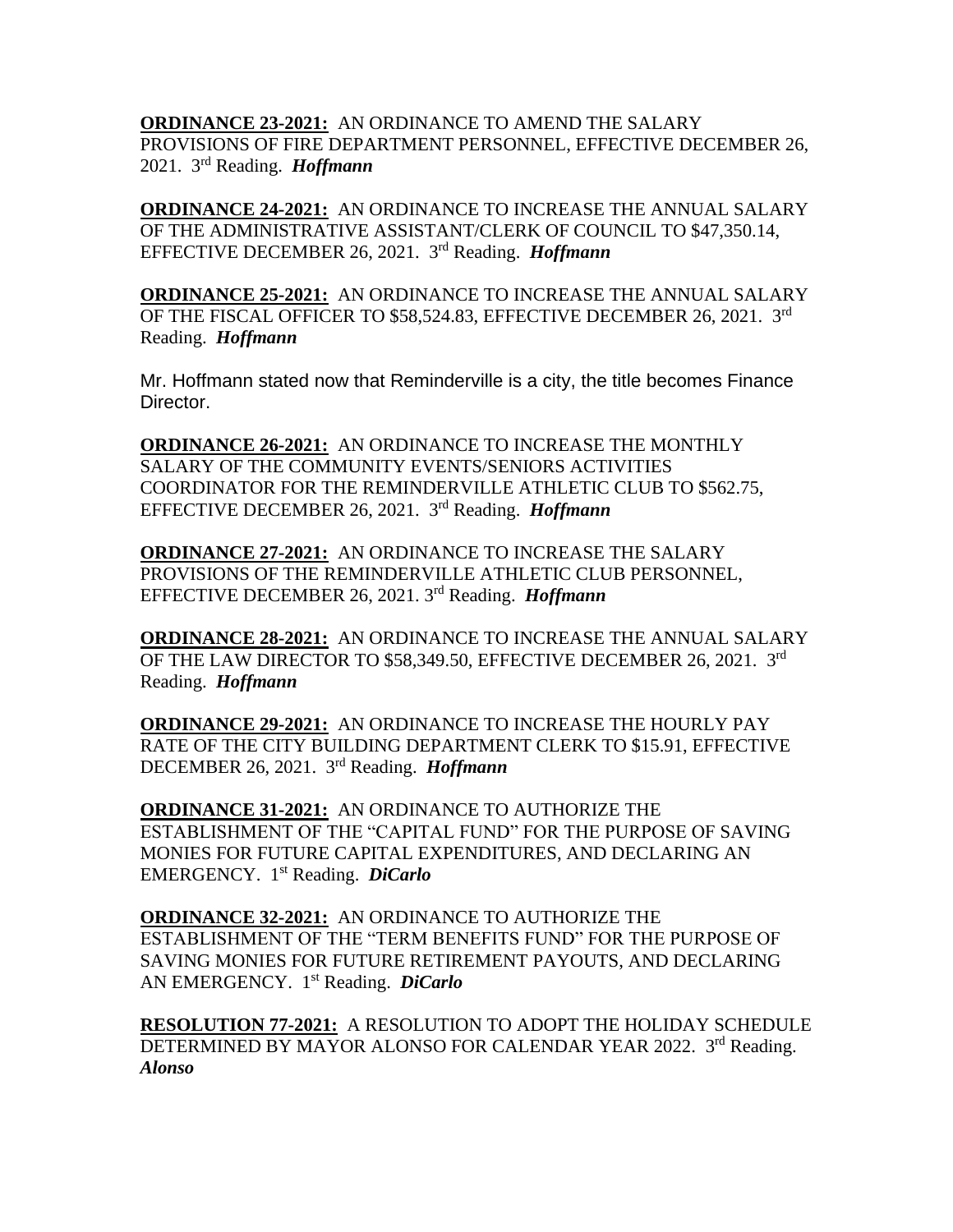**RESOLUTION 78-2021:** A RESOLUTION TO ACCEPT FOR CONSIDERATION THE FORMAL REQUEST BY THE HOMEOWNER'S ASSOCIATIONS OF PRIVATE STREETS FOR A STREET DEDICATION STUDY PURSUANT TO THE PROCEDURE SET FORTH IN THE CODIFIED ORDINANCES OF THE CITY OF REMINDERVILLE, SECTION 1119.01(f). 3 rd Reading. *Alonso*

**RESOLUTION 80-2021:** A RESOLUTION TO ELECT NOPEC'S GREEN COMMUNITY CHOICE PROGRAM FOR REMINDERVILLE'S ELECTRICITY AGGREGATION PROGRAM STARTING JANUARY 2023, AND DECLARING AN EMERGENCY. 2nd Reading. *Alonso*

**RESOLUTION 84-2021:** A RESOLUTION TO HIRE IAN MURRAY AS A PART-TIME FIREFIGHTER/PARAMEDIC WITH THE CITY OF REMINDERVILLE FIRE DEPARTMENT AND TO BE PAID AT THE RATE OF TWENTY-TWO AND 39/100 DOLLARS (\$22.39) PER HOUR, AND DECLARING AN EMERGENCY. 1<sup>st</sup> Reading. *Alonso*

**RESOLUTION 85-2021:** A RESOLUTION APPOINTING ROBERT PUTNAM TO THE CITY OF REMINDERVILLE FINANCE COMMITTEE, AND DECLARING AN EMERGENCY. 1 st Reading. *Alonso*

**RESOLUTION 86-2021:** A RESOLUTION AUTHORIZING THE MAYOR TO ACCEPT THE MATERIAL TERMS OF THE ONEOHIO SUBDIVISION SETTLEMENT CONSISTENT WITH THE TERMS OF THE JULY 21, 2021 NATIONAL OPIOID SETTLEMENT, AND DECLARING AN EMERGENCY. 1st Reading. *Alonso*

**RESOLUTION 87-2021:** A RESOLUTION TO AUTHORIZE THE MAYOR TO ENTER INTO AN AGREEMENT WITH GUIDE STUDIO, INC. FOR REBRANDING SERVICES IN AN AMOUNT NOT TO EXCEED TWENTY-FIVE THOUSAND DOLLARS AND 00/100 (\$25,000.00), AND DECLARING AN EMERGENCY. 1st Reading. *Alonso*

**RESOLUTION 88-2021:** A RESOLUTION TO AUTHORIZE THE MAYOR TO ENTER INTO AN AGREEMENT WITH SEDGWICK CLAIMS MANAGEMENT SERVICES, INC. TO PROVIDE ASSISTANCE WITH PROCESSING UNEMPLOYMENT CLAIMS SERVICES IN THE CITY AND DECLARING AN EMERGENCY. 1 st Reading. *Alonso*

#### **Old Business**

Mr. DiCarlo thanked Ms. Wordell for including the report on the projected future payouts for sick time for the employees.

#### **New Business**

Mr. Hoffmann reported the Santa Toy Delivery was very successful and the enthusiasm and work ethic displayed by the volunteers was incredible. Mr. Wiggins added they were polite and happy even in the pouring rain. Ms. Task